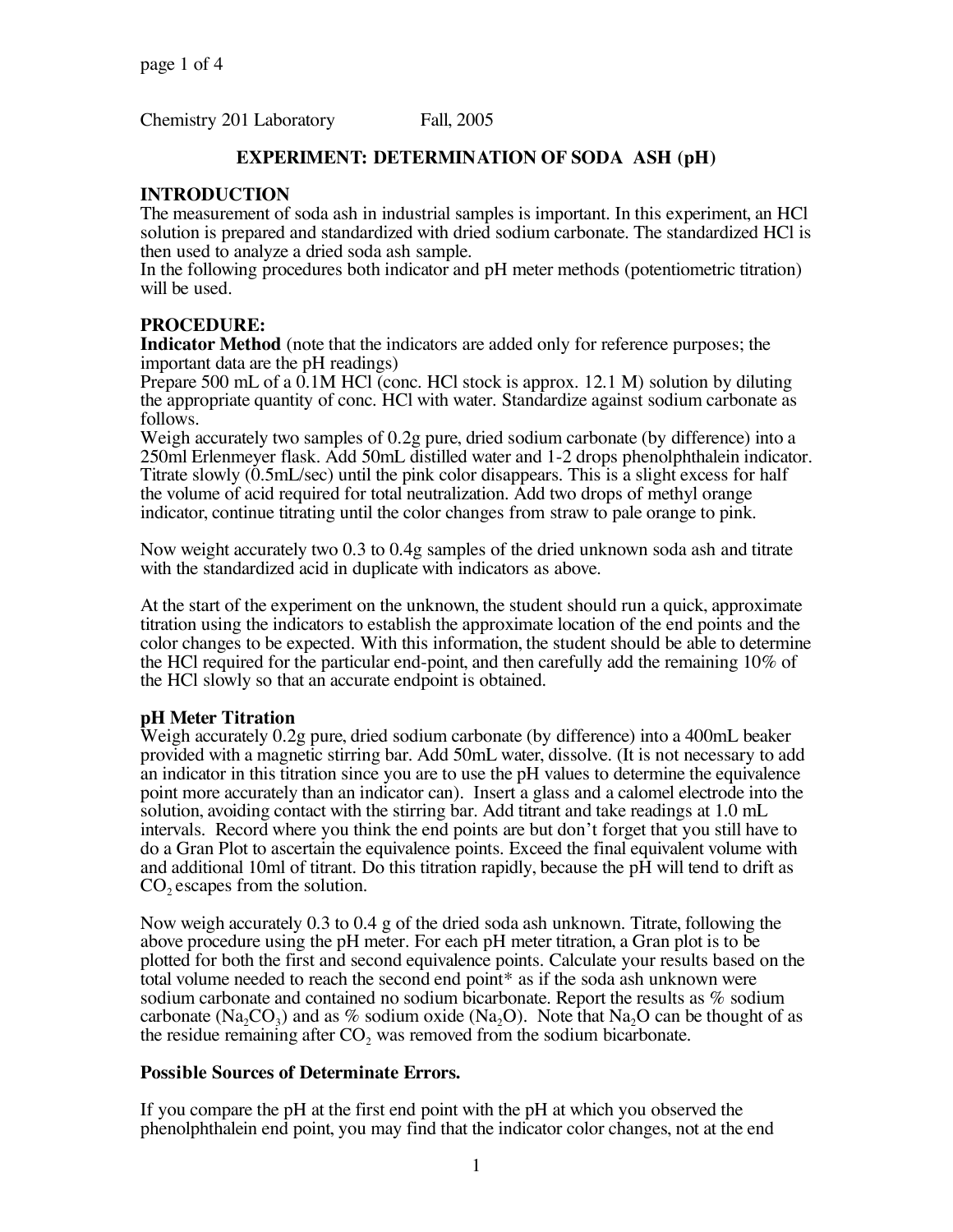point, but by as much as 3% to 5% of the volume of titrant after the endpoint. (For example, the equivalence point may occur at pH 8.4, whereas the red color may disappear at pH 8.0). This has some interesting consequences of acid at the second to the first end point is not exactly '2' but about 1.9 (check your indicator data in the textbook to see whether the discrepancy occurs and if it agrees with this discussion). Another major difference between the two end points is that of precision. Refer to your data obtained from the pH meter titrations. The main factor influencing precision will be the ratio of changes in pH to changes in volume of added titrant at the first and second end points. To see this, examine the pH vs. V (HCl) graph. At each end point measure the V (HCl) at [pH (1)+0.5] and at [pH (1)-0.5], where pH (1) is the pH at the first end point (1), and similarly at the second end point (2). From this, calculate V (HCl) needed to change the pH by +/- 0.5 for the first and second end points.

\*Calculate your results based on a Gran Plot (see Section 12-5 of your textbook for further discussion of the theory). The Gran Plot is based on the following equation:

$$
V_a 10^{+pH}\!=\!\!\{(1/K_a)(\,\gamma_B/\gamma_{BH+})\}(V_e\text{-}V_a)
$$

where  $V_a$  = is the volume of strong acid added, pH = is the pH meter reading,  $K_a$  = acid dissociation constant of the acid form of the base,  $BH^+$ ,  $B$  is the weak base being titrated, and  $V_e$  = equivalence point. Note that the above equation resembles that for a straight line:  $y = mx + b$ , for regions not very near the equivalence point. The variables are  $(V_a^1 10^{+pH})$ for the ordinate (y-axis) and  $(V_a)$  for the abscissa (x-axis). It is not necessary to know the actual values of the other parameters,  $K_a$ ,  $\gamma_B$ ,  $\gamma_{BH+}$  and  $V_e$ . By extrapolating the straight line portion of the graph to obtain the x-intercept, one can determine the value of  $V_e$  more accurately than by a first derivative curve.

The above equation simplifies to:  $y = mx + b$  by equating  $y = (V_a 10^{+pH})$ , m (the slope) = -{ $(1/K_a)(\gamma_B/\gamma_{BH+})$ }, x =( $V_a$ ) and

 $b = (\{(1/K_a)(\gamma_B/\gamma_{BH+})\}(V_e)$ . The x-intercept occurs when y=0. That occurs when  $V_a = V_e$ . It is not necessary to know the slope. \*\*\* Submit a copy of your graph with the informal results for this experiment.

Waste Disposal: Discard all waste in appropriate bottles as instructed. If you have any questions, please see your instructor or teaching assistant before disposing of waste.